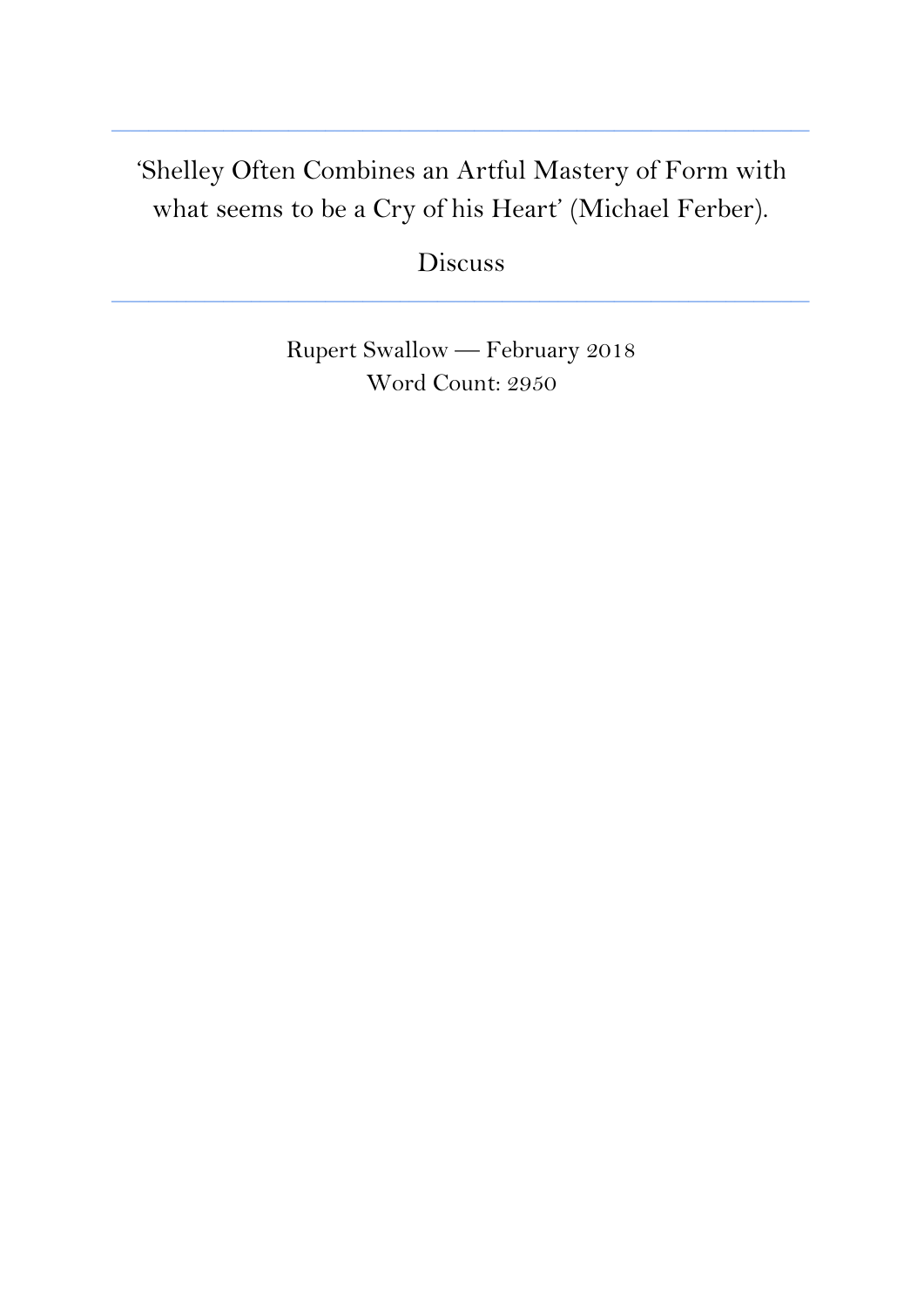Rupert Swallow 2

Shelley's poetry contains a complex interplay, or 'artful mastery', of form, in several of the many senses of the word. This interplay conveys both the strength of human emotion the 'cry of his heart' — and its inexpressible nature through language — its ability only to 'seem'. Shelley uses form to express emotion directly and eloquently, if equivocally. His ability to do so rests on the recognisably Structuralist conception of poetry he espouses in *A Defence of Poetry* (henceforth *Defence*). Poetry is 'the expression of the Imagination'<sup>1</sup> which is defined as the mind acting upon subjects 'so as to colour them with its own light' (*Defence*,  $p.856$ . Moreover, poetry's transformative power makes it a singularly apt tool for political protest, since its ability to defamiliarise its subject matter and so '[turn] all things to loveliness' (*Defence*, p.866) implicitly questions the reader's assumptions about societal *status quo*s. On the other hand, though O'Neill, for example, is right to remark that in many of Shelley's works, 'words mime a process of enquiry and frustration' which is 'not a question of Shelley forcing language to perform a dance of semantic self-erasure', there are times, as in his reconfiguration of pastoral elegy in *Adonais*, when such a deconstructive interpretation is both relevant and useful. $<sup>3</sup>$  Such interpretations uncover the sense of</sup> something more deeply interfused, to use Wordsworth's phrase, something obscured by, and yet alluded to, in the formal conventions of elegy and in the poem's formal structures.<sup>4</sup>

<sup>1</sup> Percy Bysshe Shelley, A *Defence of Poetry*, *The Norton Anthology of English Literature: Volume D, The Romantic Period*, 9th Edition, edited Julia Reidhead (New York: W. W. Norton and Company, 2012), p.857. All quotations from Shelley's poetry are taken from this edition, with the line number quoted in the text.

<sup>2</sup> This conception of form has notable similarities with the earlier ideas of Kant, 'the founder of all formalism in aesthetics in modern philosophy', in *The Critique of Judgement*. For Kant, form working through mind, was 'that factor of knowledge which gives reality and objectivity to the thing known'. Shelley's political critique of poetry uses and refigures the ideas of eighteenth century philosophy. See also footnote 23. Douglas Burnham, 'Internet Encyclopedia of Philosophy: Kant', Staffordshire University, [http://www.iep.utm.edu/kantaest/,](http://www.iep.utm.edu/kantaest/) 26th January 2018. See also usage 4.d. of "form, n." *OED Online*, Oxford University Press, January 2018, www.oed.com/view/Entry/73421. Accessed 26 January 2018.

<sup>3</sup> 'Shelley's Pronouns: Lyrics, Hellas, Adonais, and *The Triumph of Life*', Michael O'Neill, *The Oxford Handbook of Percy Bysshe Shelley,* edited by Michael O'Neill and Anthony Howe; with the assistance of Madeleine Callaghan (Oxford: Oxford University Press, 2013), p.395.

<sup>4</sup> Rajan makes a similar point when she says that her book, *Dark Interpreter,* 'posits a subject [Shelley, or the poetic narrator] who uses discourses as part of a drama of concealment and disclosure'. Tilottama Rajan, 'Displacing Post-Structuralism: Romantic Studies after Paul de Man', *Shelley*, edited Michael O'Neill, p.241.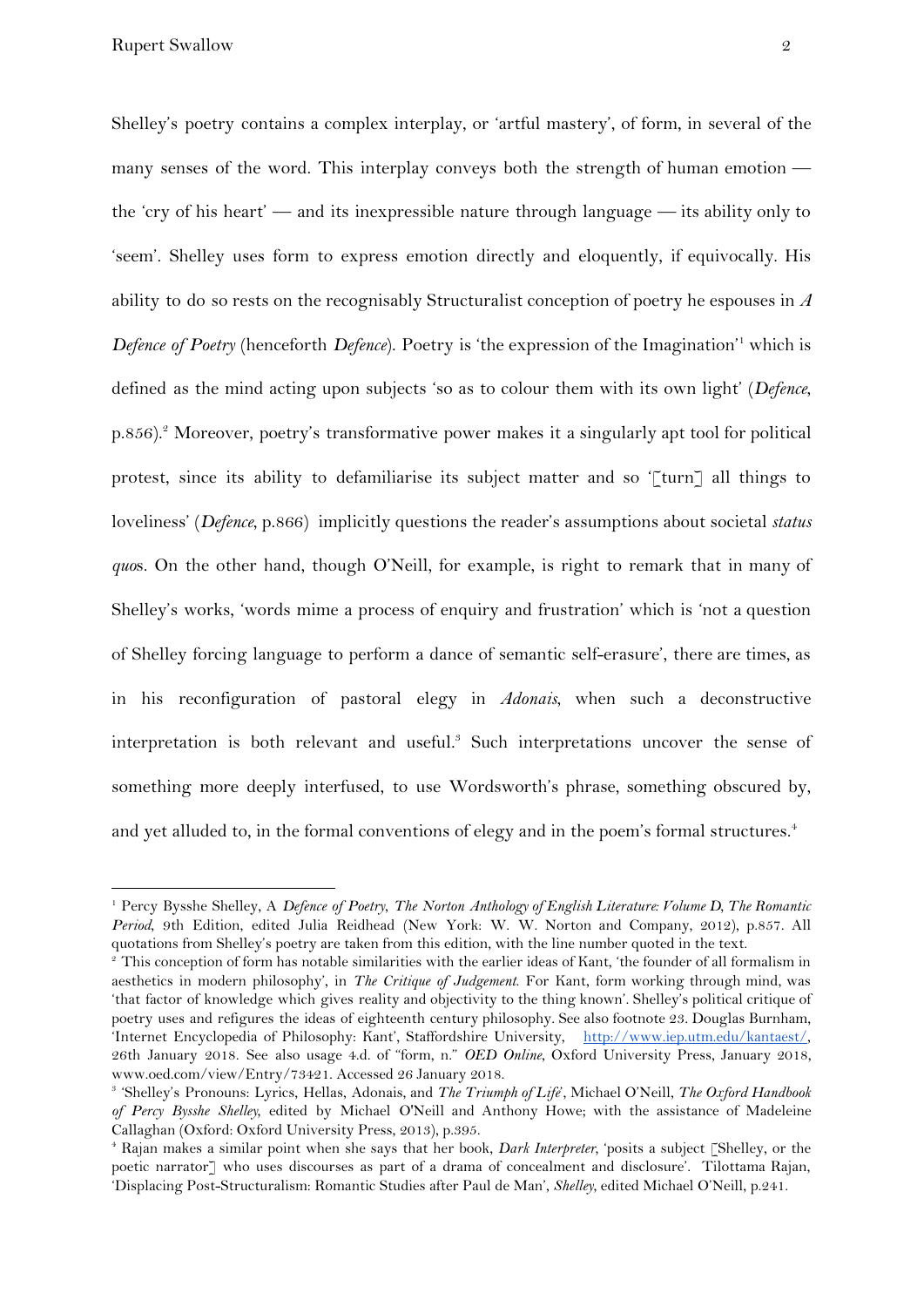Perhaps rather appropriately for Shelley's poetry, given the wonderfully equivocal multiplicity of interpretations that deconstructive critics such as Miller and Hogle find in it, the word 'form' itself has many and varied meanings; the Oxford English Dictionary notes 21 distinct possibilities. I shall focus on three in this essay; form in the most obvious sense of versification, which Shelley sees, as a structuralist might, as constituting the relation of thoughts 'both between each other and towards that which they represent' (*Defence*, p.860); form as the 'observance of etiquette, ceremony, or decorum', which Shelley shows, by virtue of poetry's transformative power, to be a fitting vehicle for political critique;<sup>5</sup> form as genre, in particular, Shelley's use of the pastoral elegy to enact a process of remembrance and forgetting.

\*

The title statement references a conflict in the Romantic period between the sense which metrical form imposes on words and the sensibility which animates them into poetry. Shelley argues to this effect in *A Defence of Poetry*, the essentially structuralist conception of poetry of which imbues words with meaning and structure, and so establishes a mutual link between the two. If 'language is [...] produced by the Imagination' (*Defence* p.859), he writes, and the Imagination is 'mind acting upon thoughts so as to colour them with its own light' (*Defence* p.856), then it follows that language is a set of signs, of thoughts 'coloured' (*Ibid*). This is so whether language 'marks the before unapprehended relations of things' or in a less metaphorical and enervating sense refers to 'portions or classes of thoughts' (*Defence*, p.858), and also even if its referents may be modified 'through time' (*Ibid*). Moreover, Shelley marks an intrinsic relationship between the arrangement of sounds and thoughts, the 'uniform and harmonious recurrence' (*Defence*, p.860) of which 'is scarcely less

<sup>5</sup> Usage 15. of "form, n." *OED Online*.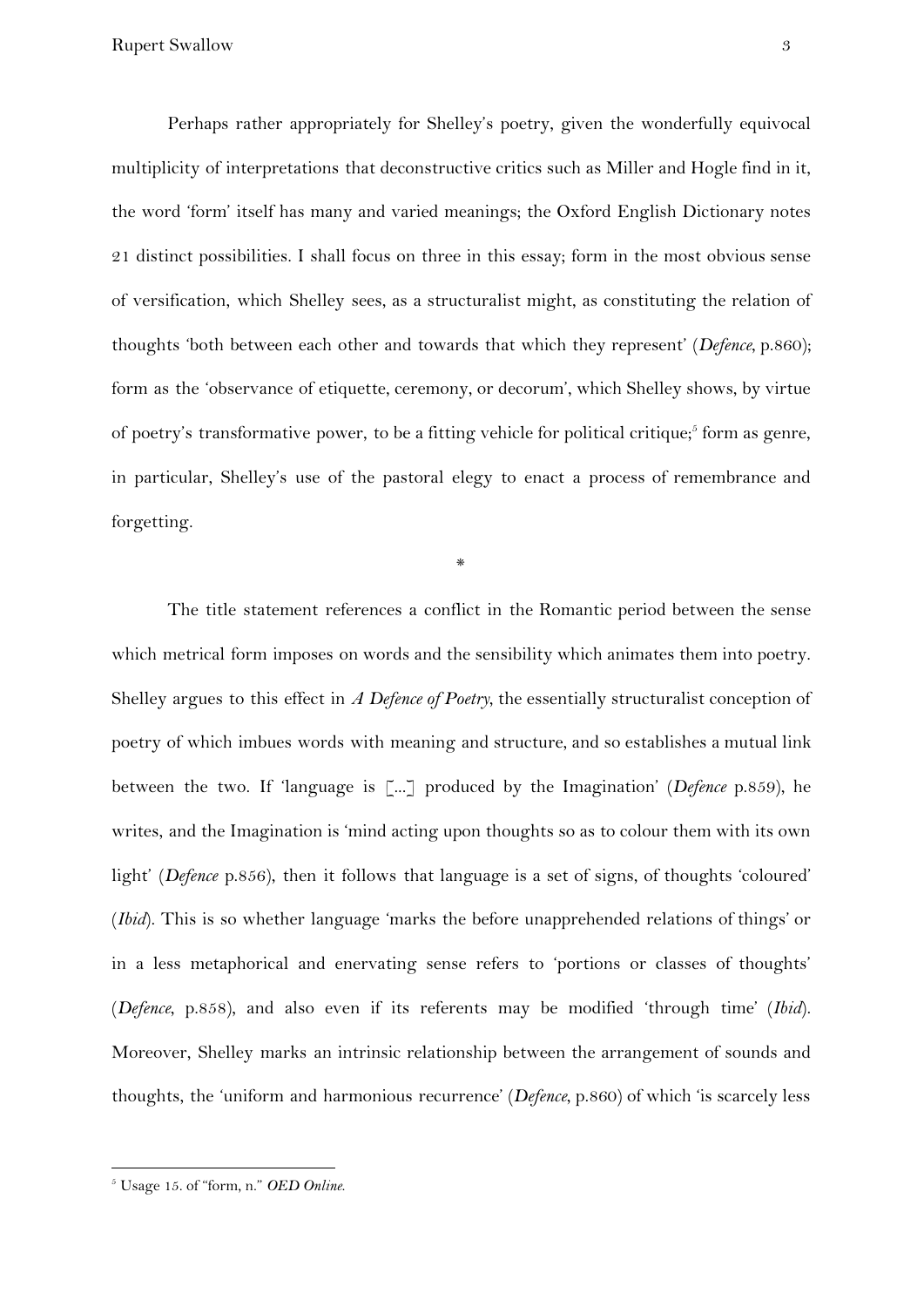indispensable to the communication of its influence, than the words themselves, without reference to the peculiar order' (*Ibid*). This statement marks the centrality of form, in the first sense of structure or versification, in the communication of poetic meaning.

For example in 'The Cloud', the variable anapestic metre, alternating between tetrameter and trimeter, gives the poem a lyric quality which conveys the cloud's lackadaisical attitude towards human mortality, belonging as it does to the endlessly repeating cycles of the natural world:

> I silently laugh at my own cenotaph, And out of the caverns of rain, Like a child from the womb, like a ghost from the tomb, I arise and unbuild it again. ('The Cloud', ll.81-4)

The internal rhyme of 'womb' with 'tomb' here hints at the necessary death attendant on birth and life, and yet the echoing syntax of the line equally suggests that the two are mutually codependent, part of the cloud's cyclic structure of renewal; 'I change but I cannot die' (l.76). The word 'arise' in the next line and fact that the cloud laughs as it 'unbuilds'  $(1.84)$  its own 'cenotaph' — its destruction is the cloud's rebirth — similarly show that the structures of human mortality are not applicable to the cloud. The rhyme of 'laugh' and 'cenotaph' similarly shows how the cloud is remaking itself both in poetry and in Nature. Moreover, the 'blue dome of air' (l.80) which forms this cenotaph incidentally recalls the 'waters which were above the firmament' in *Genesis* 1:7, emphasising creation in its most original sense.<sup> $6$ </sup> The subtle versification expresses the cloud's heartfelt cry of joy and elation at its ever-renewing lifecycle.

 $6$  There are also perhaps hints of a Christ-like rebirth in the echo of the cloud's 'caverns of rain' (1.82) of the empty tomb that Mary Magdalene finds in *John* 20:2-9.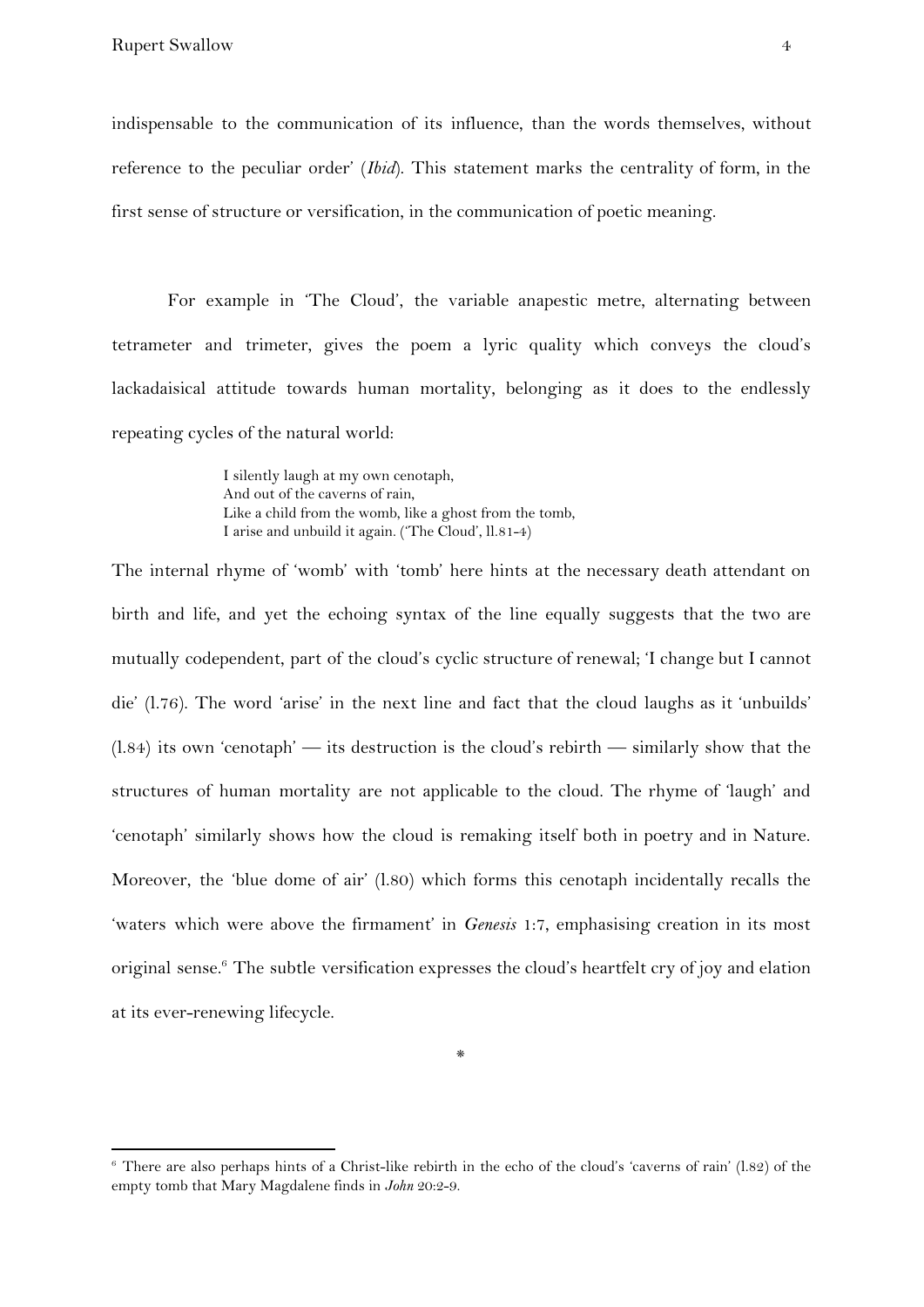Similarly, a poem's ability to defamiliarise its subject matter is crucial to making voluble its 'cry of the heart'. Shelley's ideas in this respect seem amazingly prescient in light of the later theoretical advances of Russian formalism. When Shelley writes that '[p]oetry lifts the veil from the hidden beauty of the world, and makes familiar objects' such as traditional poetic forms 'be as if they were not familiar' (*Defence*, p.862) he seems almost to be advocating Shklovsky's idea of estrangement. Likewise, when Shklovsky writes that '[i]n the routines of everyday speech, our perceptions of, and responses to, reality become stale, blunted [...] By forcing us into a dramatic awareness of language, literature refreshes these habitual responses and renders objects more perceptible' he seems to echo, in reverse, Shelley's thought that 'if no new poets should arise to create afresh the associations which have been thus disorganised, language will be dead to all the nobler purposes of human intercourse' (Defence, p.858).<sup>7</sup> Shklovsky's conclusion that literary works draw attention to their own formal profile not for purely aesthetic effect, but to intensify the perception of what they refer to, is thus perhaps relevant in interpreting Shelley's poetry.

In 'England in 1819', Shelley's subversion of form, in the second sense of decorum or 'behaviour according to prescribed or customary rules', shows how pressing the need for revolution is.<sup>8</sup> Shelley shatters readerly expectations with a wonderfully energetic use of labial stops on stressed beats — 'blind, despised, and dying' (l.1), 'the dregs of their dull race' (l.2), 'drop, blind in blood, without a blow' (l.6) — quite at odds with the often stately and dignified rhythms appropriate to the diction of the sonnet form. Likewise the change in subject from royalty to populace marks a volta after six lines, inverting the conventional

<sup>7</sup> Eagleton, quoted in a lecture entitled 'Formalism', Professor Alastair Renfrew, Durham University, 28th October 2016.

<sup>8</sup> Usage 15. of "form, n." *OED Online*.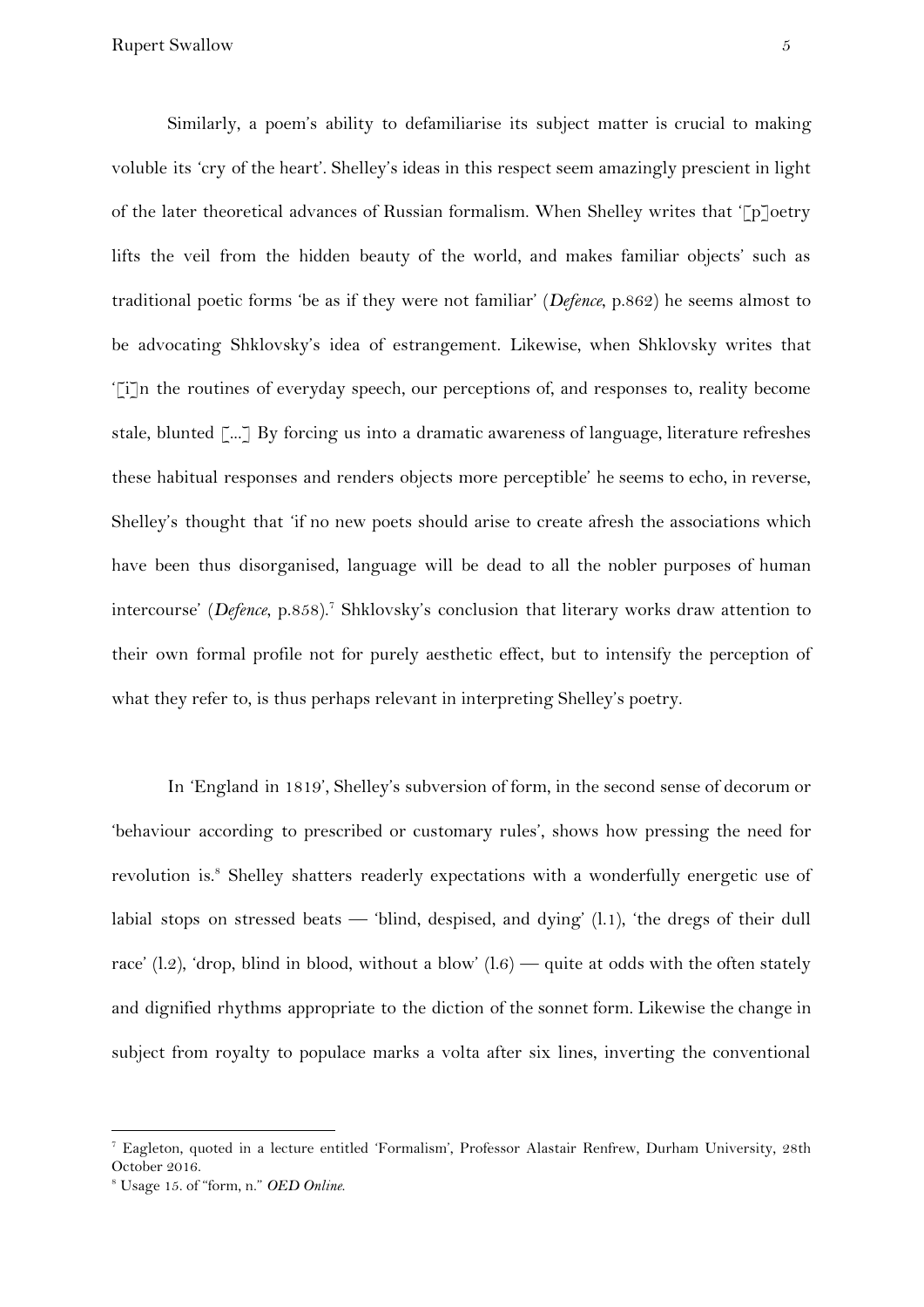order of octave followed by sestet. This perhaps hints that the current order of society is unnatural and implicitly urges that the order be reversed so that the people come first, both in the poetry and in society. The tightly rhymed sestet — alternating abababa — perhaps also suggests the stasis of the current system and the fact that, being 'mud from a muddy spring' (l.3), the 'dregs of  $\lceil \text{this} \rceil$  dull race' (l.2) cannot regenerate themselves. Moreover, the prolific use of trochaic feet throughout fractures the iambic pentameter and suggests that a new form, poetic and societal, is appropriate to 'burst' and 'illumine our tempestuous day'  $(1.14)$ .

In 'England in 1819' the polemic tone and Shelley's modifications of the sonnet form force the reader to reexamine established forms; what Shelley performs with language in the poem, the reader is asked to perform on the institutional structures of control and oppression they have been inoculated to; the artful mastery of the sonnet form makes the reader aware of its cry of protest.

This is such because, for Shelley, '[t]he great instrument of moral good is the Imagination; and poetry administers to the effect by acting upon the cause' (*Defence*, p.862). Subject matter and structure are codependent. Moreover the experience of pleasure intrinsically recalls 'the pain of the inferior' (*Defence*, p.863). 'The pleasure that is in sorrow is sweeter than the pleasure of pleasure itself' (*Ibid*). This idea is present throughout Shelley's poetry, as well as in his prose; he writes, for example, in 'To a Skylark', 'Teach me half the gladness/ That thy brain must know' ('To a Skylark', ll.101-2). The other half of the lark's gladness is not required perhaps because it would be superfluous to the poet-narrator, or, as is urged by Shelley's critical view in *A Defence*, because poetic space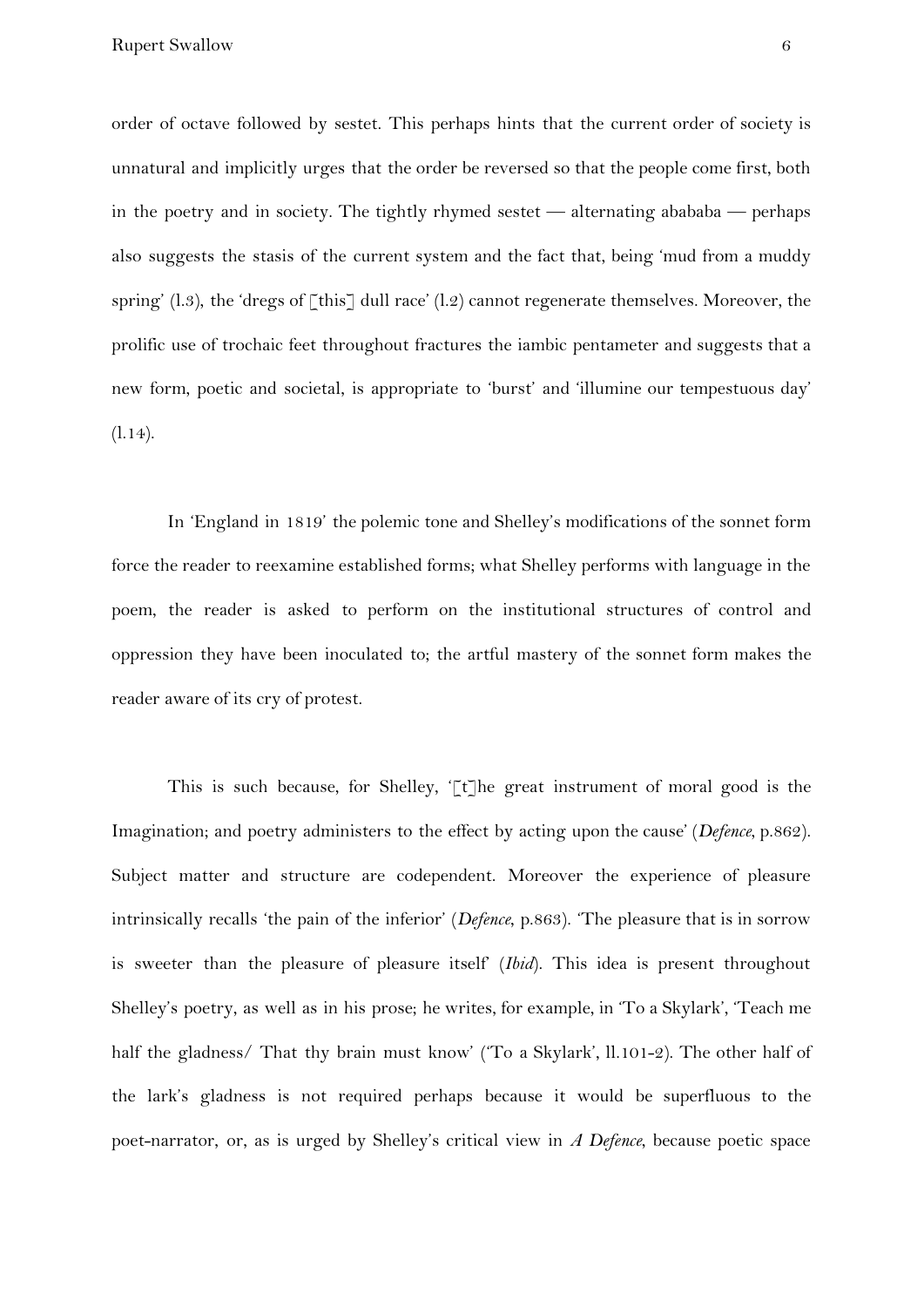Rupert Swallow 7

must be left for gladness's rhyming pair, sadness. Thus verse is the perfect medium for engaging critically in political debates for 'moral good' (*Defence*, p.862), since it combines an awareness of pain, in its subject matter, with the beautifying effect of its structure.

Shelley's belief in poetry's ability to beautify ugliness — 'Poetry is a mirror which makes beautiful that which is distorted' (*Defence*, p.860) — also implies its suitability as a form of political protest and critique.<sup>9</sup> When Shelley criticises the various mechanisms of state oppression in an elegantly crafted and tightly controlled sonnet such as 'England in 1819', he conveys 'the wisdom which mingles in [poetry's] delight' (*Defence*, p.861). The grim literalness with which royal corruption is often figured in other works, for example as 'the rank sweat of an enseamed bed,/ Stewed in corruption' (3.4.93-4) in *Hamlet*, is in this poem transmuted into the natural image of 'mud from a muddy spring'  $(1.3)$ .<sup>10</sup> A similar effect might be seen in how Shelley uses the form of the pastoral elegy in *Adonais*, discussed in more detail below, to recoup a sense of poetic consolation for Keats, now 'robed in dazzling immortality' (l.409) as the mythic Adonais. '[Poetry's] secret alchemy turns to potable gold the poisonous waters which flow from death through life' (*Defence*, p.866). In recognising the inevitability of mortality and decay, poetry is able to transmute the grief of death into a celebration of eternal life. Poetry defamiliarises its subject matter through an artful recombination and modification of form and formal conventions, and so serves as a vehicle for societal improvement on both personal and national levels. Ferber's statement

<sup>9</sup> The idea that poetry is a medium well-suited to expressing cries of the heart was also present in the minds of Shelley's contemporaries. Wordsworth for example wrote, in his 1800 'Preface' to *Lyrical Ballads*: 'There can be little doubt but that more pathetic situations and sentiments, that is, those which have a greater proportion of pain connected with them, may be endured in metrical composition, especially in rhyme, than in prose.' Quoted in Michele Turner Sharp, 'Mirroring the Future *Adonais*, Elegy, and the Life in Letters', *Criticism*, Vol. 42, No. 3 (Wayne State University Press, 2000), http://www.jstor.org/stable/23124278, accessed: 29th January 2018, p.307.

<sup>&</sup>lt;sup>10</sup> William Shakespeare, *Hamlet* (Ware: Wordsworth Classics, 2002), p.43.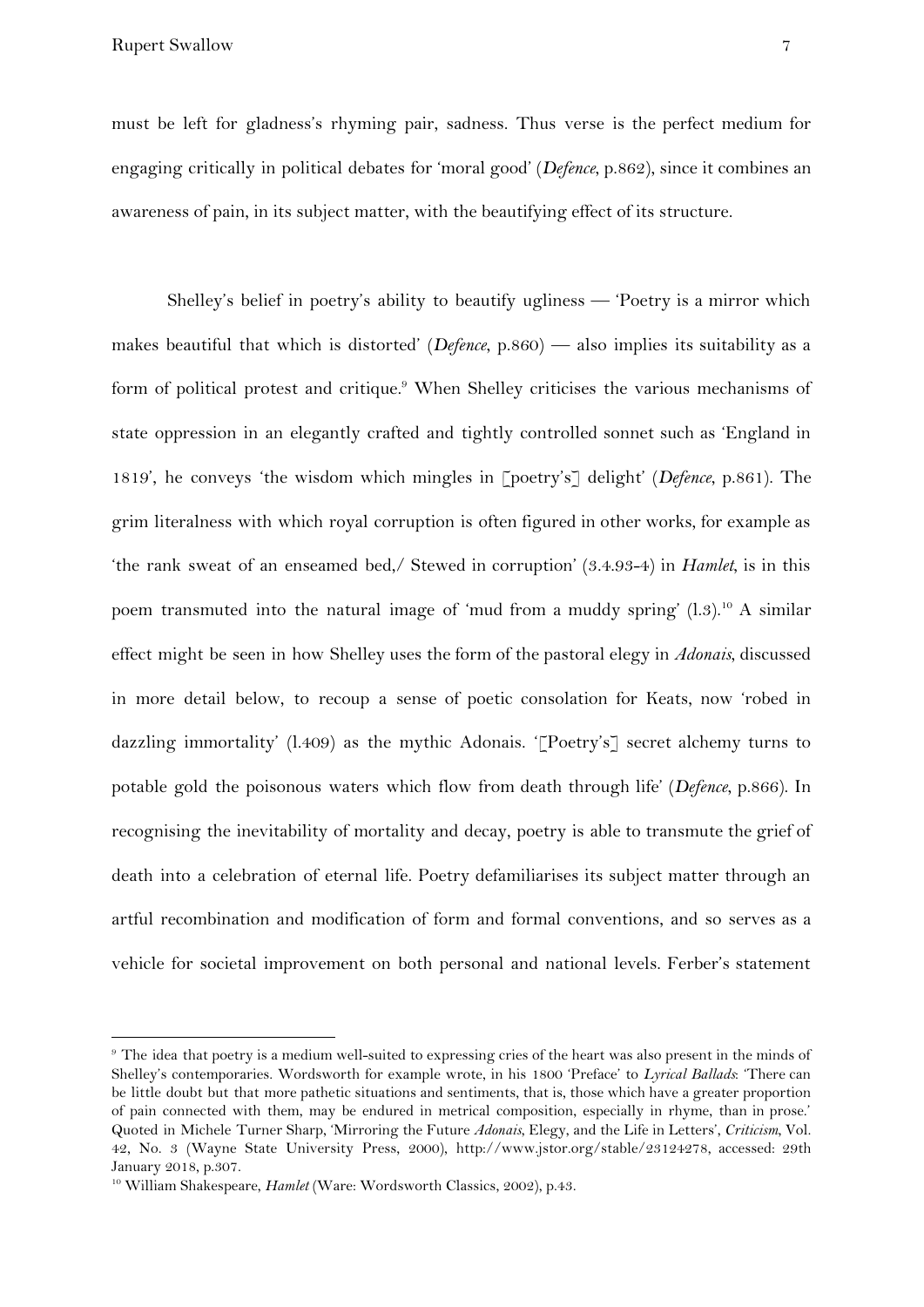Rupert Swallow 8

that 'Shelley often combines an artful mastery of form with what seems to be a cry of his heart' thus becomes almost a given since this combination is inherent in Shelley's conception of poetry itself.

\*

However, later critics such as Miller and Ulmer disrupt this structuralist unity between form and expression, instead seeing in Shelley's poetry 'a dance of semantic self-erasure',<sup>11</sup> an interminably repeating, and so unstable, determination of meaning.<sup>12</sup> Very much part of this post-structuralist movement, Tilottama Rajan argues that *A Defence* 'contains the seeds of a deconstructive theory of language'.<sup>13</sup> She brings out this sense of indeterminacy when she notes that *Adonais*, *Alastor*, and *Epipsychidion* 'communicate disjunctively, as products of a poetic consciousness that exists on two levels of awareness';<sup>14</sup> working on both idealistically and realistically these poems dramatise a gap in communication. Ferber's use of the word 'seems' in the title might thus be interpreted as a reference to the inability of language, and of Shelley's poetry in particular, to assert a transcendental signified and stabilise the textual play of floating signifiers.

<sup>11</sup> O'Neill, 'Shelley's Pronouns', p.395. In this case O'Neill is in fact arguing against, rather than for, such a deconstructive interpretation.

<sup>&</sup>lt;sup>12</sup> Even critics predating the post-structuralist theoretical developments foreshadow the later obsession with indeterminacy. Hazlitt was critical of Shelley's ability to conjure poetry 'out of nothing'. '"His bending, flexible form," as he puts it, "appears to take no strong hold of things, does not grapple with the world about him, but slides from it like a river."' Likewise Frederick A. Pottle, defending Shelley from the rancour of Allen Tate, uses I. A. Richards' distinction between the tenor and vehicle of a metaphor to note that 'Shelley constantly flashes back and forth between tenor and vehicle'. He concludes that 'such practice is not carelessness but a brilliant extension of poetic possibilities'. Respectively: William Hazlitt, quoted in Michael O'Neill, 'Introduction', *Shelley*, p.2; Donoghue, D. (1985). 'Keach and Shelley'. [Review of the books *Shelley's Style* and *Ariel: A Shelley Romance*.] London Review of Books, 7(16), 12-13. Retrieved from https://www.lrb.co.uk/v07/n16/denis-donoghue/keach-and-shelley; Patrick Swinden, *Shelley: Shorter Poems and Lyrics*, A Casebook (London and Basingstoke: Macmillan, 1976), p.32.

<sup>13</sup> Tilottama Rajan, *The Supplement of Reading: Figures of Understanding in Romantic Theory and Practice* (Ithaca and London: Cornell University Press, 1990), p.293.

<sup>14</sup> Tilottama Rajan, 'Idealism and Skepticism in Shelley's Poetry', *Shelley*, p.254.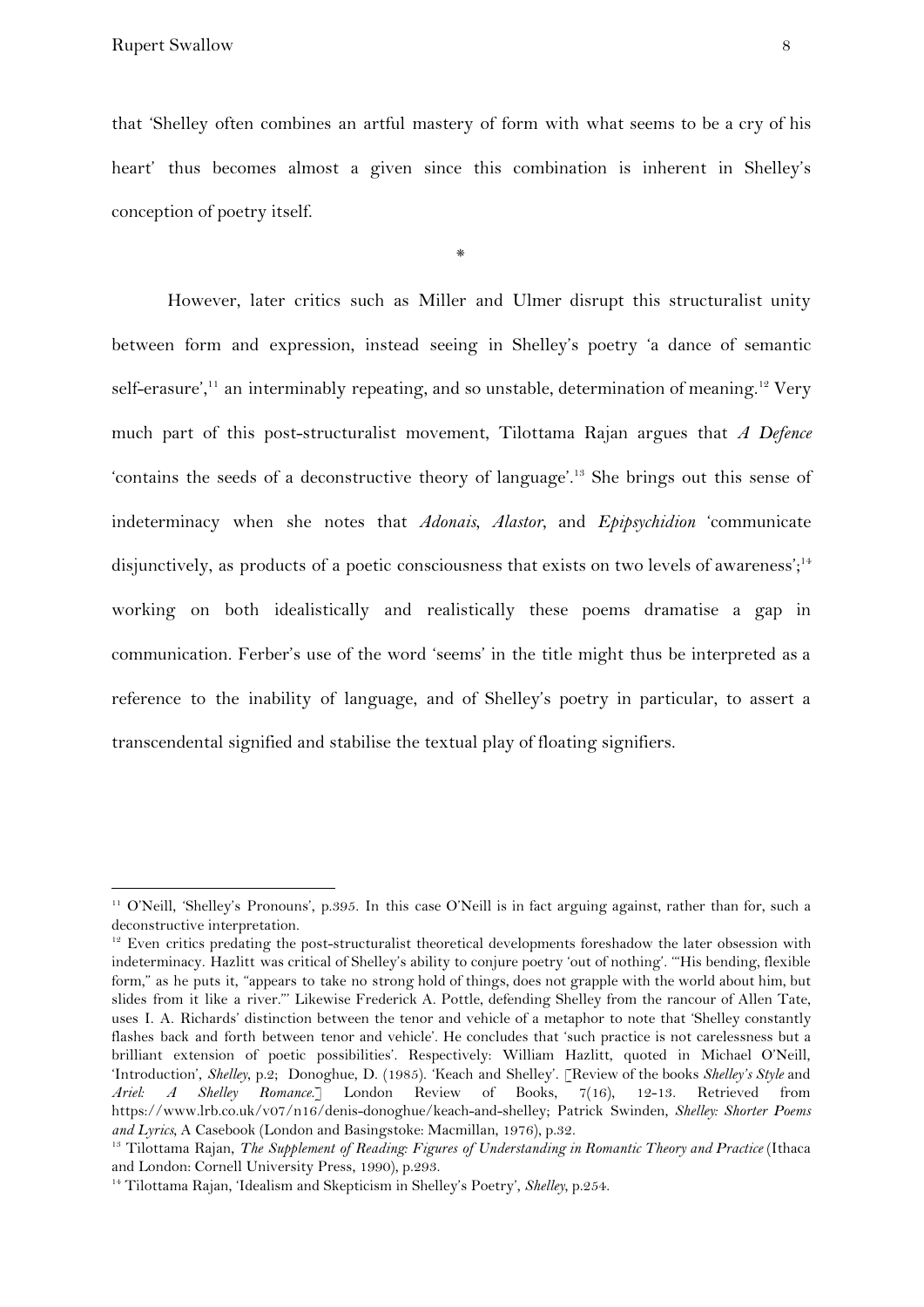A poem in which this deconstructive impulse might be seen is *Adonais*. In it, the *seeming* cry of the heart is created by an artful mastery of form, in its third sense. The use of the elegiac form enacts what J. Hillis Miller has described as a process of 'a remembering that is at the same time a forgetting.<sup>'15</sup> Elegy calls to mind the lost one, reimagining and so forgetting them, obscuring their reality behind illusory fictions; in *Adonais* Keats becomes, a blend of 'the vegetation deity, Adonis, and the Judaic Adonai'.<sup>16</sup>

Likewise, the elegiac form allows Shelley to '[hint] at personal sorrow, even as he veils it'.<sup>17</sup> This effect is particularly clear in the description of the Protestant Cemetery in Rome, where both Keats and Shelley's three-year-old son, William, were buried. According to convention, the elegiac form expresses its declaration of grief publically. Stanza 49 begins, appropriately enough, as though addressing an audience: 'Go thou to Rome' (l.433). The very personal note of grief in the final three lines is thus exhibited for all to see, while artfully veiled by the removes and deferrals of pastoral imagery:

> … a slope of green access Where, like an infant's smile, over the dead, A light of laughing flowers along the grass is spread. (ll.439-41)

Shelley's own grief is only hinted at in the glancing allusion of a simile and is immediately covered over by the layers, literal and metaphorical, of light and flowers and grass. Moreover, the '*light* of laughing flowers' (my emphasis) picks up a trope throughout Shelley's poetry, one which Miller draws attention to in his essay on *The Triumph of Life*, '(a poem full of echoes of *Adonais*)'.<sup>18</sup> 'Light for Shelley is the condition of human seeing and

<sup>15</sup> J. Hillis Miller, 'Shelley's 'The Triumph of Life'', *Shelley*, pp.237-8.

<sup>&</sup>lt;sup>16</sup> Sacks in fact goes one step further and argues that 'Shelley's act of renaming neatly suggests this intention to use and yet alter the inherited elegiac tradition: to use its essential strategy of assimilating the deceased to a figure of immortality, while redefining the meaning of that figure.' Peter Sacks, 'Last Clouds: A Reading of Adonais', *Studies in Romanticism*, 23 (Fall 1984), pp.380-400. Quoted in *Shelley,* p.178.

<sup>17</sup> O'Neill, 'Shelley's Pronouns', p.397.

<sup>&</sup>lt;sup>18</sup> O'Neill, 'Adonais and Poetic Power', p.50.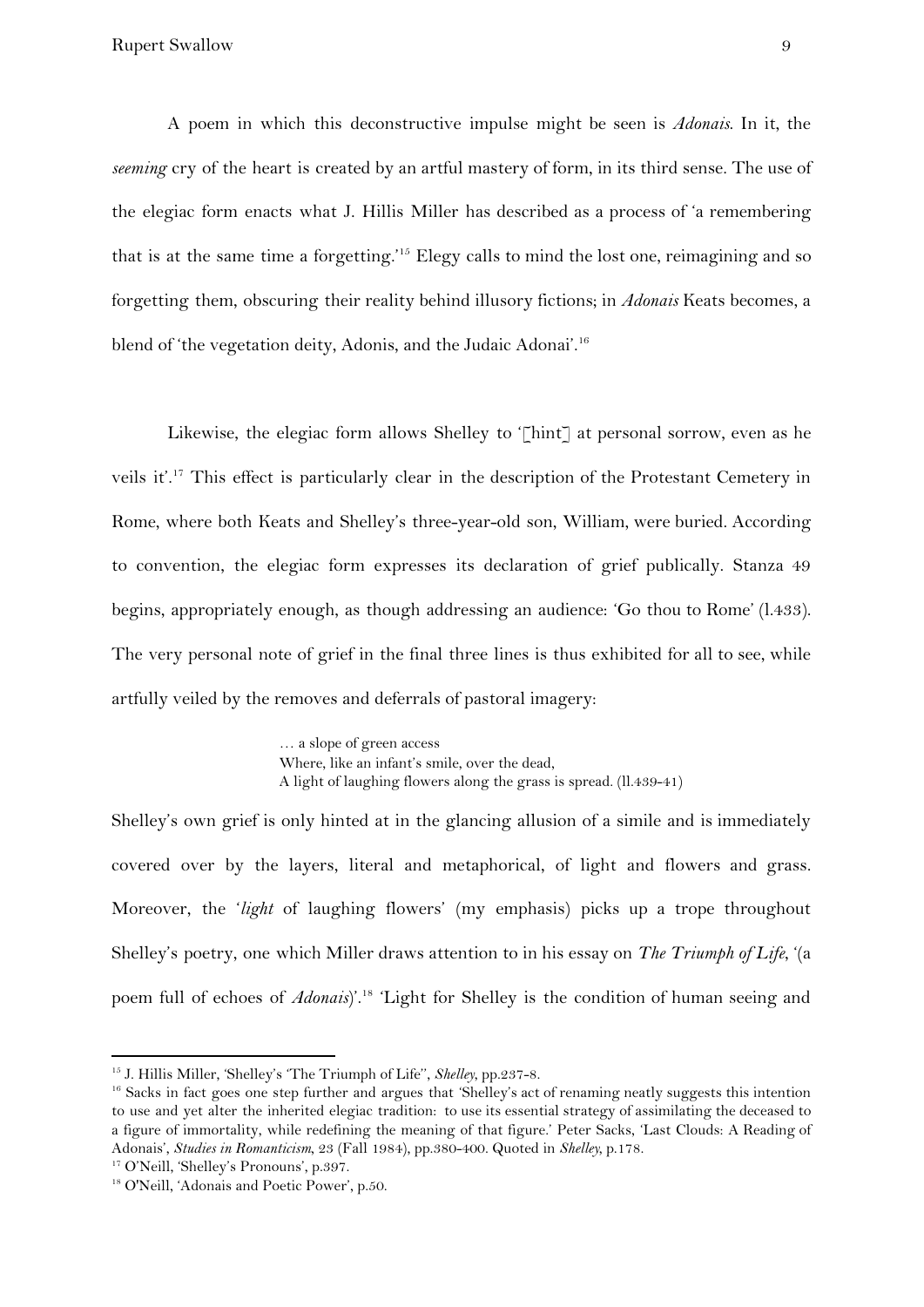naming, which means it is the principle of substitution and forgetting. Each thing is seen as another thing and so forgotten.'<sup>19</sup> There is a similar moment when stanza  $44$  describes the obscuring veils covering over the endless brightness of the stars which  $\lceil \mathbf{t} \rceil$  he splendours of the firmament of time' (l.388) are like; they 'move like winds of light on dark and stormy air'  $(1.396)$ , perhaps combining this 'chain pattern' of light with the breath of poetic inspiration.<sup>20</sup> William's smile is thus established only in palimpsest; in keeping both with the elegiac form and the theories of deconstruction, it is a trace remembered only to be forgotten.

Miller in fact sees the formal arrangement of a poem's versification as key to its constant deferral of meaning down the chain of signification: 'It is not so much signs as such that have this stunning power' of making things intelligible while depriving them of intelligibility 'as the rhythmic patterning of these signs, the repeatable metrical or syntactical paradigms into which they are ordered and which is the condition of their beauty and of their intelligibility.<sup>21</sup> For example in *The Mask of Anarchy*, '[a] mist, a light, an image [...] Like the vapour of a vale' (ll.103-5) heralds the appearance of Anarchy. The triple overlay of mist, light, and nebulous 'image', together with the punning reference to a veil, similarly suggests the removes to which linguistic communication is subject.

In *Adonais* this uncertainty makes determining the nature of the consolation Shelley affirms for Keats very complex. The final stanza of the poem, as Epstein has noted, is markedly hesitant.<sup>22</sup> The beacon in the final line, while often seen as a guiding image,

<sup>19</sup> Miller, p.219.

<sup>20</sup> *Ibid*.

<sup>21</sup> Miller, p.232.

<sup>22</sup> Andrew Epstein, '"Flowers That Mock the Corse beneath": Shelley's *Adonais*, Keats, and Poetic Influence', *Keats-Shelley Journal*, Vol. 48, pp. 90-128 (Keats-Shelley Association of America, Inc., 1999) http://www.jstor.org/stable/30213023, accessed: 26th January 2018, p.125.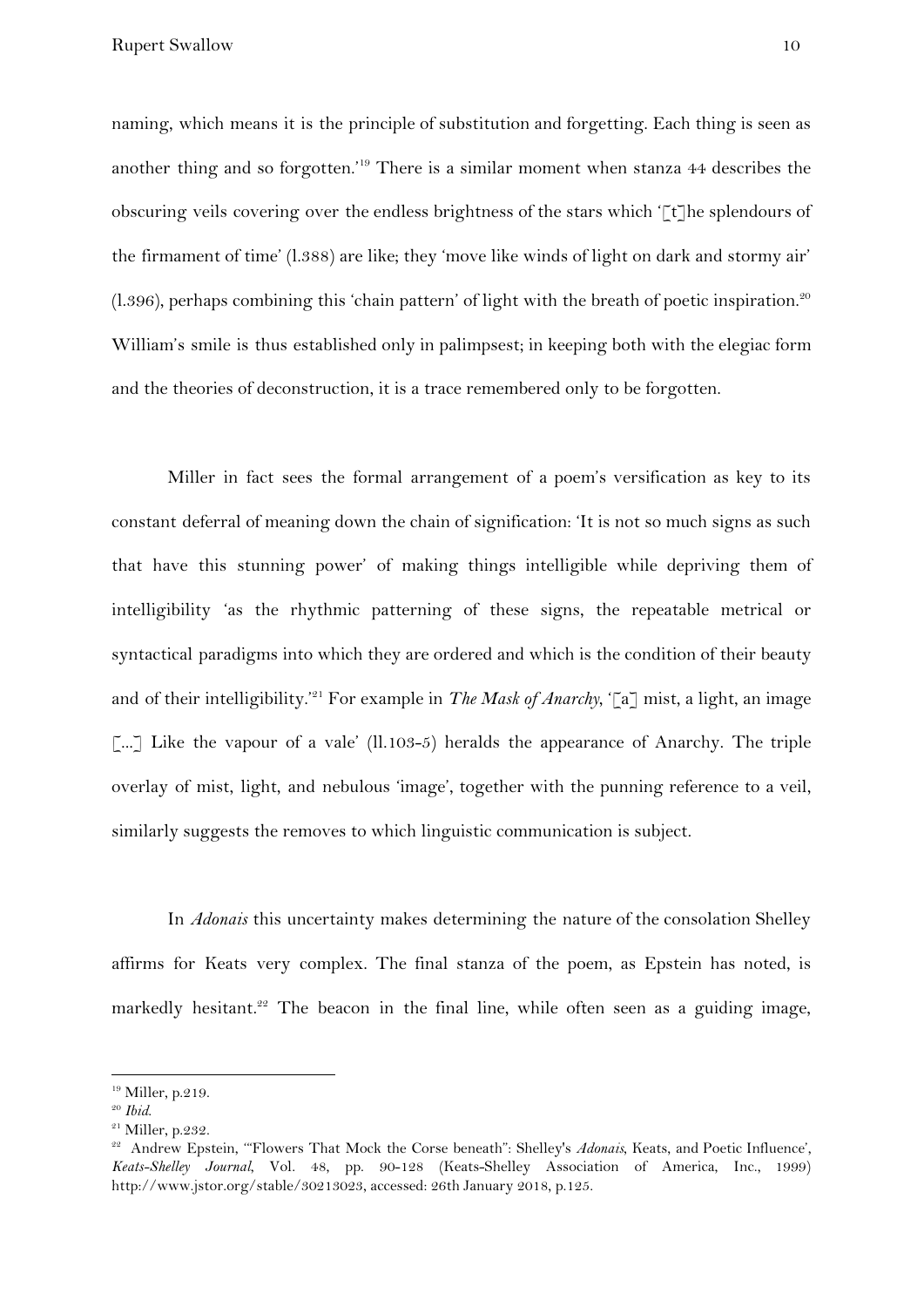equally serves as a warning device.<sup>23</sup> Moreover, Sacks notes that 'the word *beacons*, derived as it is from the old English term for a sign (*beacen*), reinforces our recognition that even while the "soul of Adonais" and its star appear to burn through the veils of nature or of signification, they nevertheless function precisely as signs' (emphasis original).<sup>24</sup> The rhyme of 'afar' with Keats's 'star' likewise serves as an example of 'the endless deferral of contact with a "pure voice of creative 'Power' beyond the deceptive fictions of language"<sup>25</sup> which Angela Leighton sees in *Adonais*.<sup>26</sup> The 'breath' (1.487) refers equivocally to Keats's dying breath which is Shelley's literal inspiration, and perhaps to the 'breath of Autumn's being' ('Ode to the West Wind', l.1), linked to the change and renewal of the seasons. The second movement of the poem however, as Wasserman has shown, separates Adonais from the natural world.<sup>27</sup> One cannot therefore firmly link seasonal renewal with poetic consolation. Likewise, in *Adonais*'s final image, Keats is only *like* a star. His consolation comes in his transformation into quite literally a *figure* of speech, a figure 'robed in [the] dazzling immortality' (l.409) of poetry. Shelley's heartfelt cry of anguish, if it exists, is not stated simply but, due to the poem's formal arrangement, is always deferred by the removes of figurative language and elegiac convention.<sup>28</sup>

\*

<sup>&</sup>lt;sup>23</sup> See Epstein, p.125.

<sup>24</sup> Sacks, p.197.

<sup>25</sup> Michael O'Neill, '*Adonais* and Poetic Power', *The Wordsworth Circle*, Vol. 35, No. 2 (Spring, 2004), http://www.jstor.org/stable/24044965, accessed: 26th January 2018, p.51.

<sup>&</sup>lt;sup>26</sup> Sacks also notes how Shelley's imagery of the star, which already asserts a distance, is further destabilised: 'An unexpected connection between images of light and those of textured veils and clouds which the light seems to oppose. [...] To make war on poetic language as an interpositional texture associated with a scarf, a veil, a pageantry of mist, a sheath, a dome of many-coloured glass, a web of being — all of which are to be trampled or torn — is to assault the very means by which the counter-image of a radiant star can be posited.' Sacks, p.194.

<sup>27</sup> Earl R. Wasserman, *Shelley: A Critical Reading* (Baltimore: Johns Hopkins University Press, 1971), pp.462-502.

<sup>28</sup> See J. A. W. Heffernan, 'Adonais: Shelley's Consumption of Keats' *Romanticism: A Critical Reader*, edited Duncan Wu (Oxford: Blackwell, 1995), p.173.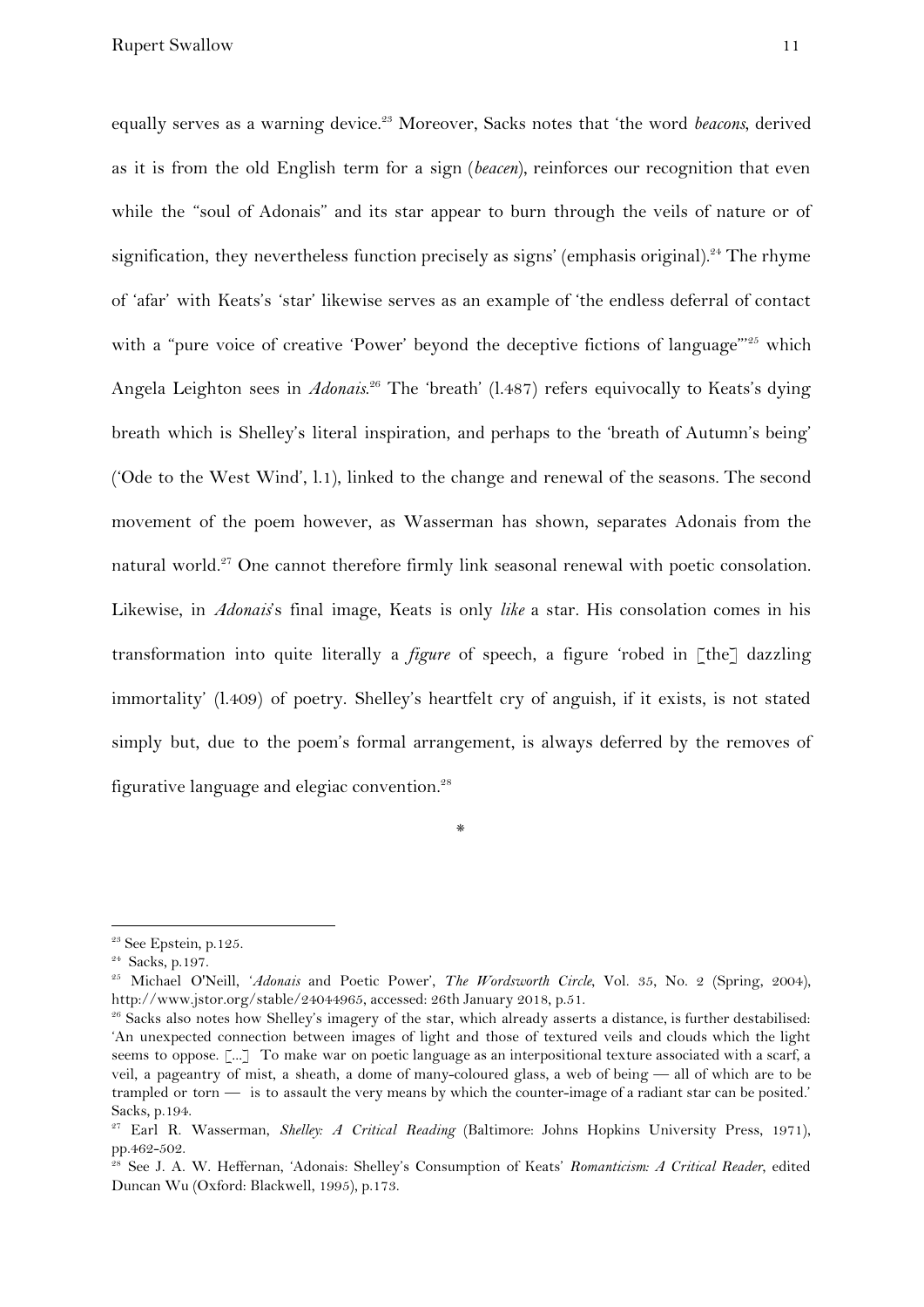However, Shelley's poetry cannot be defined solely by interpretations focusing on its self-referential, endlessly-deferring linguistic structures. As Stuart Curran has rather wryly noted, 'the abyss does tend to yawn'.<sup>29</sup> In this respect Michael O'Neill's conclusion on *Epipsychidion* is, I think, relevant to Shelley's oeuvre as a whole: 'thoroughgoing as Shelley's assault on the referential is, we are rarely tempted to dismiss *Epipsychidion* as merely verbal.'  $30$  Despite the, admittedly productive, complications of deconstructive interpretations, one feels the emotional force of Shelley's affirmations. Elsewhere O'Neill also writes perceptively that '[c]ertainly the Shelley [...] who in *A Defence of Poetry* both celebrates and betrays doubt about language's adequacy to thought  $\lceil ... \rceil$  has something in common with the deconstructive enterprise. But Shelley still clings to logocentric assumptions'.<sup>31</sup> These assumptions are central to poetry's ability to affect both personal and political change. The consolation that Shelley creates for Keats in *Adonais* may be dismissed simply as the false affirmations of a poet's metaphors and yet there is also the sense that these metaphors are the suitable form for expressing his grief. Deconstructive interpretations may easily neglect the cry of Shelley's heart, the anguish and need to forget which lie beneath the surface of the magnificent, obfuscatory imagery. The structuralist argument contained in *A Defence*, the sense that it is in the form of expression that meaning is created, therefore remains relevant to, and expressed in, Shelley's own poetry. In this sense, Shelley combines an artful mastery of form, in many of its various senses, with eloquent and persuasive displays of emotion.

<sup>29</sup> Stuart Curran, 'Shelley', *The English Romantic Poets: A Review of Research and Criticism*, edited Frank Jordan, 4th edition, (New York: Modern Language Association of America, ,1985), p.658.

<sup>30</sup> Michael O'Neill, *The Human Mind's Imaginings: Conflict and Achievement in Shelley's Poetry* (Oxford: Clarendon Press, 1989), p.159.

<sup>31</sup> O'Neill, 'Introduction', *Shelley,* p.10.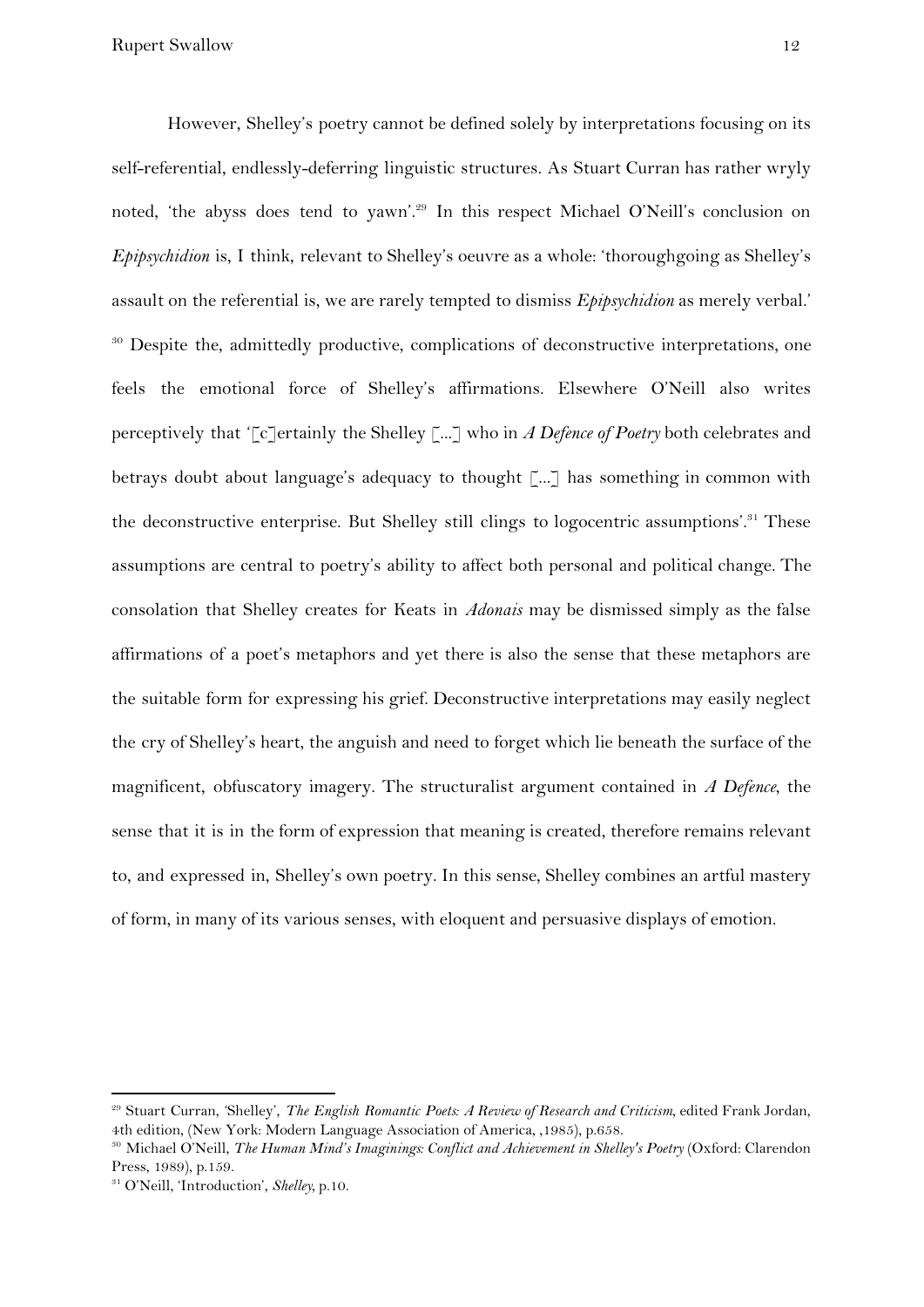# **Bibliography:**

## **Primary:**

Kant, Immanuel, *The Critique of Judgment*, translated Werner S. Pluhar (Indianapolis: Hackett, 1987).

Keats, John, *John Keats: Selected Poems*, edited and introduced by John Barnard (London: Penguin, 2007).

*OED Online*, Oxford University Press, January 2018, www.oed.com/view/Entry/73421, accessed 26 January 2018.

Shakespeare, William, *Hamlet* (Ware: Wordsworth Classics, 2002).

(Ware: Wordsworth Poetry Library, 2002).

### Shelley, P. B.

*— The Norton Anthology of English Literature: Volume D, The Romantic Period*, 9th Edition, edited Julia Reidhead, (New York: W. W. Norton and Company, 2012). — *The Selected Poetry and Prose of Shelley*, introduction and notes by Bruce Woodcock

### **Secondary:**

Bloom, Harold, *Deconstruction and Criticism* (New York: Continuum, 1979).

Burnham, Douglas, 'Internet Encyclopedia of Philosophy: Kant', Staffordshire University, http://www.iep.utm.edu/kantaest/, accessed 26th January 2018.

Butler, Marilyn, *Romantics, Rebels and Reactionaries: English Literature and its Background, 1760-1830* (Oxford: Oxford University Press, 1981).

Curran, Stuart, *The English Romantic Poets: A Review of Research and Criticism*, ed. Frank Jordan, 4th edition, (New York: Modern Language Association of America,1985).

Davidson, Michael, 'Refiguring Shelley: Postmodern Recuperations of Romanticism' *Keats-Shelley Journal*, vol. 42, 1993, pp.48–57, JSTOR, www.jstor.org/stable/30213268.

De Man, Paul, *The Rhetoric of Romanticism* (New York: Columbia University Press, 1984).

Derrida, Jacques, 'Structure, Sign, and Play in the Discourse of the Human Sciences' (1970) http://www5.csudh.edu/ccauthen/576f13/DrrdaSSP.pdf, accessed: 15th November 2017.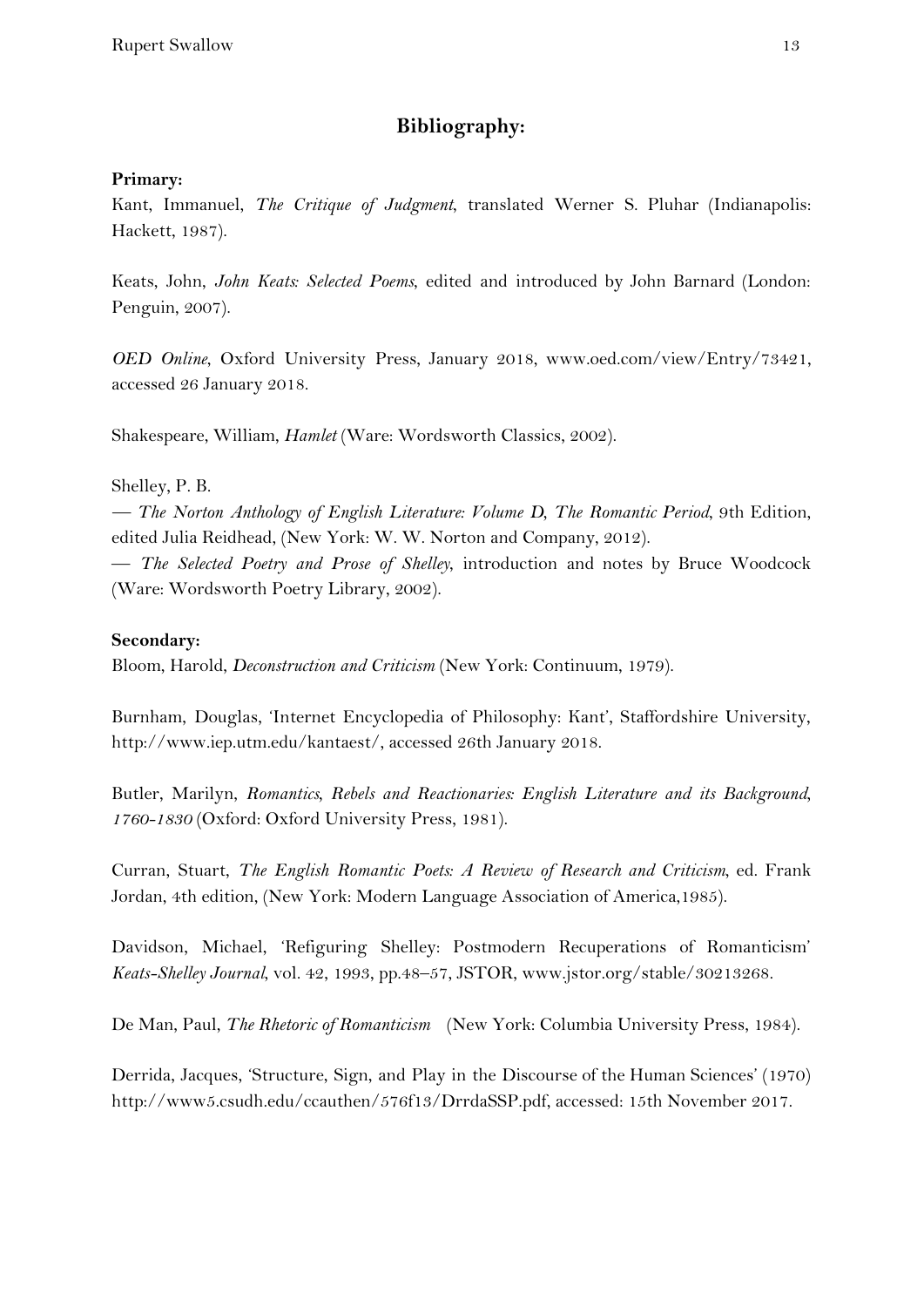Donoghue, D. 'Keach and Shelley', *London Review of Books*, 7(16), (1985), pp.12-13, https://www.lrb.co.uk/v07/n16/denis-donoghue/keach-and-shelley, accessed: 26th January 2018.

Hogle, Jerrold E., *Shelley's Process: Radical Transference and the Development of his Major Works* (New York; Oxford: Oxford University Press, 1988).

Schmidt, James, ed., *What Is Enlightenment?: Eighteenth-Century Answers and Twentieth-Century Questions* (Berkeley: University of California Press, 1996).

O'Neill, Michael, — *The Human Mind's Imaginings: Conflict and Achievement in Shelley's Poetry* (Oxford: Clarendon Press, 1989).

— 'Adonais and Poetic Power', *The Wordsworth Circle*, Vol. 35, No. 2 (Spring, 2004), pp. 50-57, http://www.jstor.org/stable/24044965, accessed: 26th January 2018.

O'Neill, Michael, ed., *Shelley* (London: Longman, 1993).

O'Neill, Michael, and Howe, Anthony, eds.; with the assistance of Madeleine Callaghan, *The Oxford Handbook of Percy Bysshe Shelley* (Oxford: Oxford University Press, 2013).

MacPhee, G. 'Escape from Responsibility: Ideology and Storytelling in Arendt's *The Origins of Totalitarianism* and Ishiguro's *The Remains of the Day*', College Literature, 38(1), (2011), pp.176-201, http://digitalcommons.wcupa.edu/eng\_facpub/5, accessed: 17th January 2018.

Rajan, Tilottama, *The Supplement of Reading: Figures of Understanding in Romantic Theory and Practice* (Ithaca; London: Cornell University Press, 1990).

Renfrew, Alastair, lecture entitled 'Formalism', Durham University, 28th October 2016.

Roe, Nicholas, ed., *Keats and History* (Cambridge: Cambridge University Press, 1995).

Simpson, David, ed., *The Cambridge Companion to British Romanticism* (Cambridge: Cambridge University Press, 1993).

Swinden, Patrick, *Shelley: Shorter Poems and Lyrics*, A Casebook (London; Basingstoke: Macmillan, 1976).

Wasserman, Earl R., *Shelley: A Critical Reading* (Baltimore: Johns Hopkins University Press, 1971).

Wootton, Sarah, *Consuming Keats: Nineteenth-Century Representations in Art and Literature* (Basingstoke: Palgrave Macmillan, 2006).